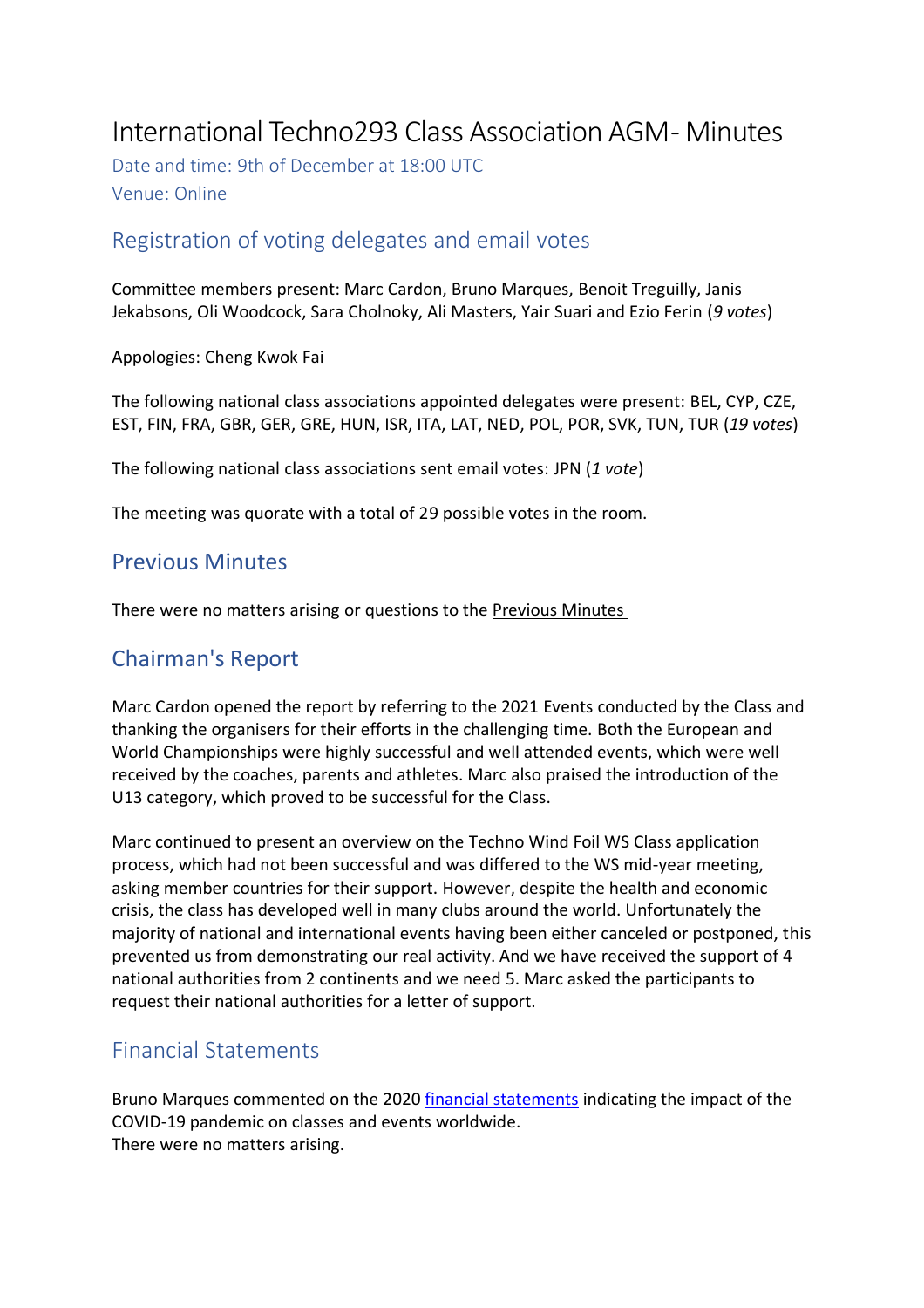# Class Committee recommendations

### There were no Committee recommendations

### Class Rule change submissions to World Sailing

### [Submission 1 -](https://www.dropbox.com/s/6u5706wlmpb1uu5/S1_Housekeeping_NED.pdf?dl=0) Housekeeping

The submission was approved unanimously

### [Submission 2 -](https://www.dropbox.com/s/rvobw8x1xq9nv36/S2_5_0_sails_POL.pdf?dl=0) 5.0 Sails

The submission was stated to be temporary and *will be pulled out* at the next AGM *except if the Tahe 4.8 would not be yet available.*

Discussion followed with comments regarding the sail presented by Tahe Outdoors. Special attention was brought to sail number size and application of sail numbers on dacron sails.

Special attention was brought to the mast and boom to be used and weight of the beginner rig, which is to be introduced.

Tahe Outdoors to follow up.

The submission:

#### *" Amend C.9.1(b)LIMITATIONS to read*

*Sailors competing in the U17 division shall use the 7.8 sq.m sail and/or the 6.8 sq.m sail; sailors competing in the U15 division shall use the 6.8 sq.m sail and/or the 5.8 sq.m sail; sailors competing in the U13 division shall use the 5.8 sq.m sailand/or any sail of 5.0 sq.m. or less with an aluminum boom and mast with maximum 75% carbon content."*

was approved unanimously

### Other matters

Issues with 5.8 sail were mentioned and Benoit Treguilly informed the Class he will work with the manufacturer to fix the problem arising.

The following *[Event Policy for 2022](https://www.dropbox.com/s/gr9xm94e7sn18lb/Policy%20for%202022%20Championships.pdf?dl=0)* was described with positive comments from the floor.

#### **Future events were presented as follows:**

2022 European Championships 17 – 23 April, Cagliari, ITA

2022 Worlds Championships 29 October - 5 November, Limassol, CYP

2023 Candidacies were named with information that bids are still being received and that decisions will be made by the Executive Committee early in 2022.